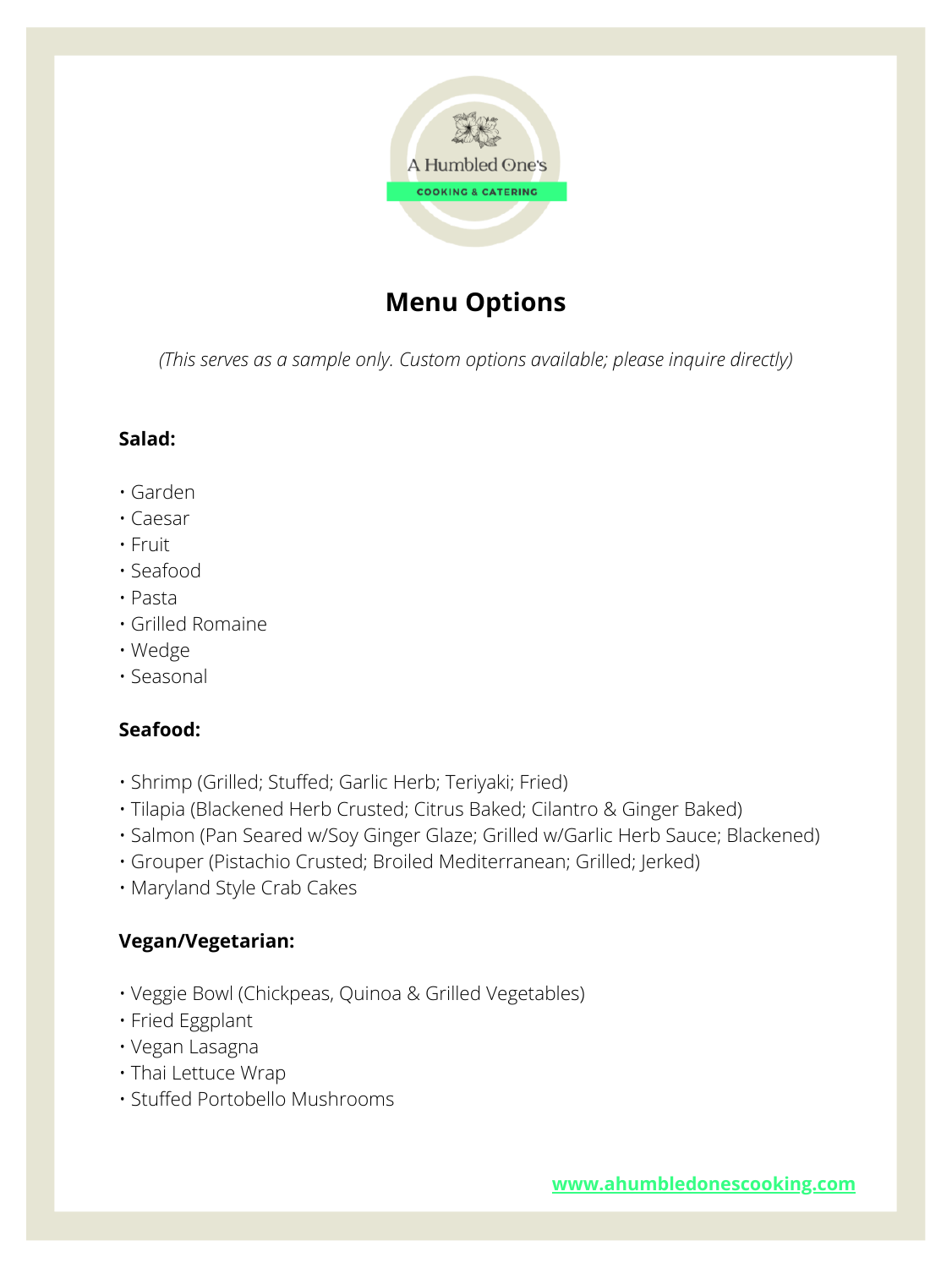

# **Chicken:**

- Baked
- Fried
- Grilled
- Barbecue
- Orange
- Chicken Marsala
- Americana
- Parmesan
- Smoked
- Piccata

### **Sides:**

- Grilled Broccoli
- Baked Mac & Cheese

• Potatoes (Baked, Garlic Mashed, Garlic Herb Rosemary, Sour Cream & Chive, Oven Roasted, Potato Salad)

- Green Beans
- Roasted Vegetables
- Vegetable Medley
- Sweet Yellow Corn
- Green Beans & Carrots
- Broccoli Casserole
- Rice (Wild, Rice Pilaf, Rice Florentine, Yellow)
- Grilled Asparagus
- Roasted Brussel Sprouts

# **Beef & Pork:**

- Short Ribs
- Sirloin Roast
- Prime Rib
- Tenderloin Roast
- Rib Eye / Prime Rib
- Filet Mignon (4 or 6 oz)
- Top Sirloin Roast w/Au Jus

# **Pasta Bar Menu Options:**

#### • Grilled Chicken

- Beef
- Ground Turkey
- Pastas: Penne, Shells, Rotini
- Salad
- Breadsticks

# **Taco Bar Menu Options:**

- Grilled Chicken
- Beef
- Ground Turkey